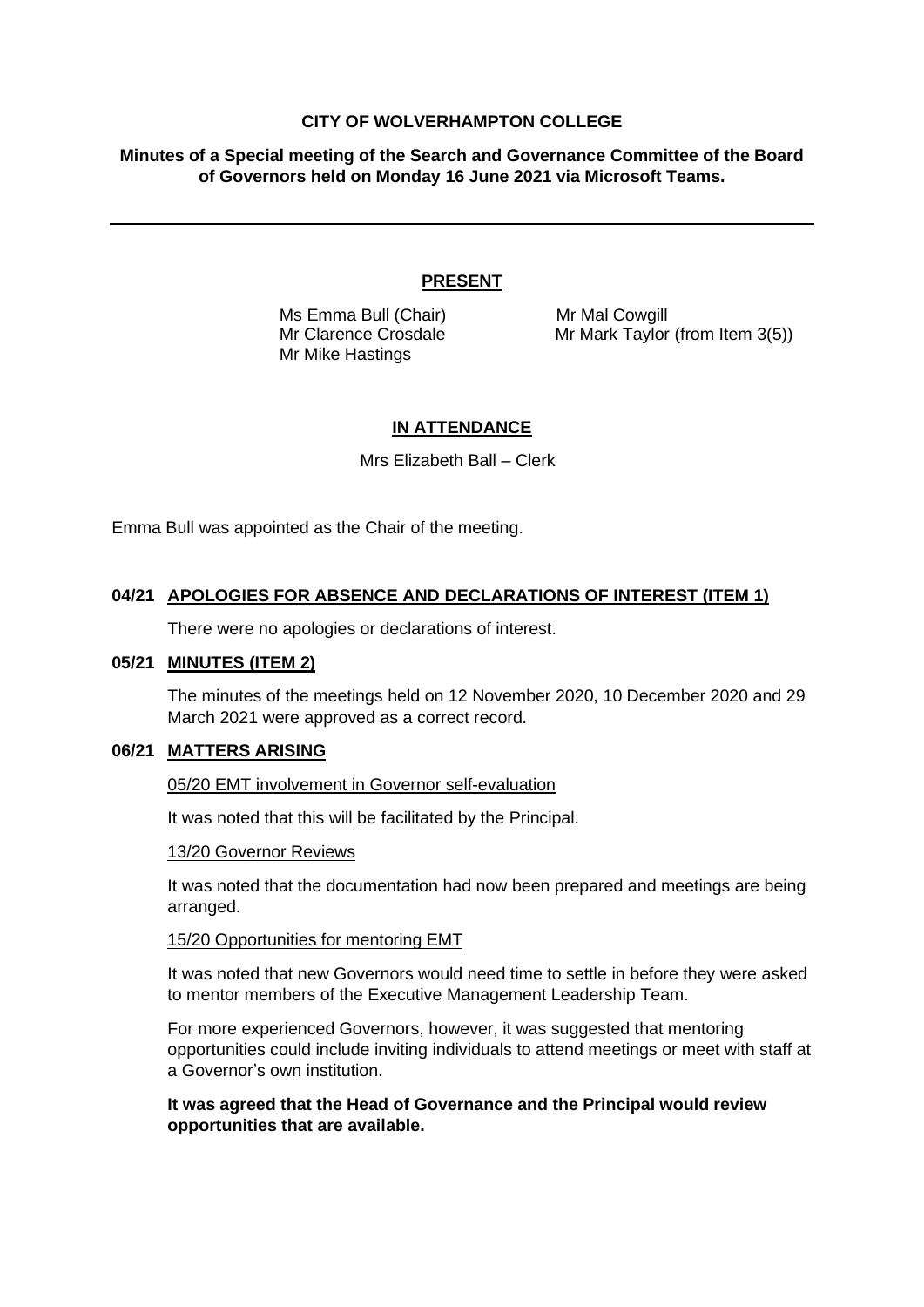# **07/21 GOVERNANCE REPORT (ITEM 3)**

### 1. Terms of office

The Committee noted that the only term of office that expired in 2021 was that of the Student Governor.

The Head of Governance advised that a new Student Governor will be nominated and elected by the Student Union and that the individual may attend a meeting of the Board of Governors before the end of the current academic year as an observer.

## **In view of the appointment of a number of Governors from 1 April 2021, the Committee agreed that consideration should be given in the future about how the end of these terms of office could be staggered.**

### 2. Skills and Expertise Audit

The Committee reviewed the updated skills and expertise audit and commented that this was now more balanced with high levels of skills and experience being evident in all areas.

### 3. Equality and Diversity

The Committee reviewed the Equality and Diversity data as at June 2021 which provided a comparison with the ethnicity data for the City of Wolverhampton.

As the diversity of the Board has been a priority for the College, the Committee considered that there was a much better balance although there were a slightly higher number of male governors.

The Committee considered that the Board was now much more representative of its community and that a further comparison with the City could take place once the outcome of the 2021 Census is known.

## 4. Membership of Committees

The Committee considered the report on the proposed membership of the Committees and the Task and Finish Groups for 2021/22.

It was noted that there is currently a vacancy on the Search and Governance Committee and the Remuneration Committee.

## **The Head of Governance was requested to contact one of the Governors to find out if they would be interested in taking on the role.**

## *Mark Taylor joined the meeting*

#### 5. Attendance

The Head of Governance advised that an updated report had been circulated to members of the Committee which also included levels of attendance at the most recent meeting of the Campus Transformation Oversight Group.

It was noted that levels of attendance remain high particularly in view of the pressure on some Governors as a result of the pandemic.

The Committee considered that the Board of Governors should consider whether in the next academic year there was a return to all face-to-face meetings or whether some meetings should continue to be held via Microsoft Teams or similar.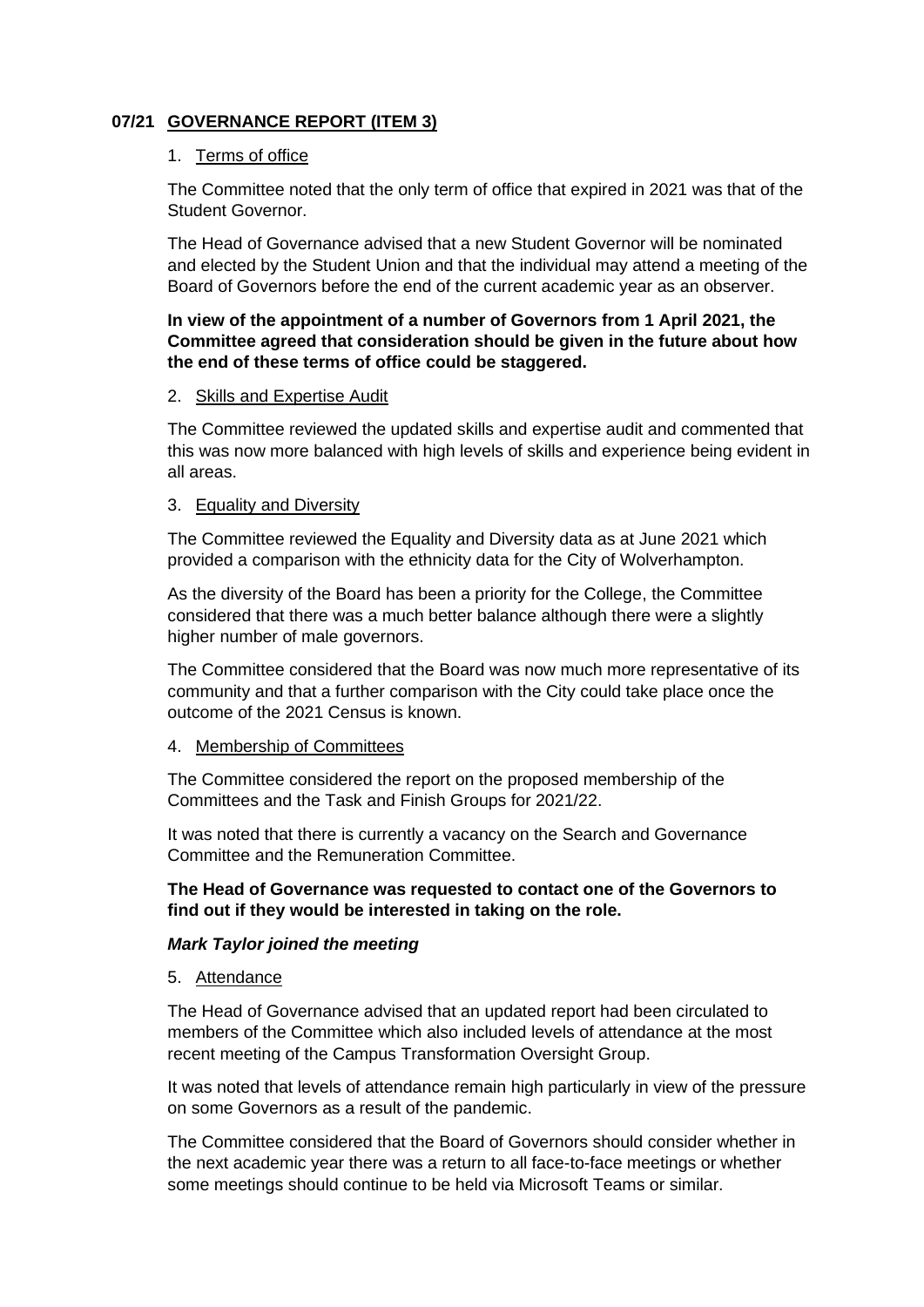It was noted that, if there was a view that some governors should continue to be allowed to attend meetings via Teams where others were present in person, there was a need for the technology to be improved.

## **It was agreed that members of the Board of Governors should be asked to give their views on how meetings should proceed from September 2021.**

## 6. Training and Development

The Committee noted the report and considered whether Safeguarding Training for Governors should be refreshed every three years as required for staff in the College's Safeguarding Policy.

The Committee agreed that it was not appropriate for Governors to repeat the training that is available on the Education Training Foundation site and proposed that refresher training should be delivered by the College on an annual basis.

The Committee also considered how often the Governor's DBS checks should be carried out and noted that for staff these are renewed annually via the updating service.

## **The Head of Governance was requested to discuss with HR whether this service could also be made available to Governors.**

### 7. Governor links

It was noted that Governor links have been updated following the appointment of new Governors on 1 April 2021.

Members of the Committee considered that it would be advantageous to have two Governors linked with each Curriculum area and that new Governor links should be identified for Health and Safety and HR.

Whilst this would involve some Governors being linked with more than one area, the Head of Governance was requested to contact Governors to find out if they were prepared to have two links.

## **It was agreed that Governor links be considered further at the meeting of the Board of Governors on 28 June 2021.**

#### Governor Reviews and Appraisal of the Chair

It was noted that the documentation for the Governor Reviews had been circulated and meetings with the Chair were being arranged.

Whilst the Vice Chairs and the Chair of the Remuneration Committee had offered to carry out some of the reviews, the Chair advised that for this year, these were in hand, but that this offer may be taken up in future.

The Head of Governance confirmed that the information relating to term of office and attendance would be completed and forwarded to individual Governors in advance of their meetings.

In relation to the appraisal of the Chair the Head of Governance reported that the intention was to create a proportionate survey which could be completed by Governors from which a summary report would be prepared.

## **The Committee noted the report.**